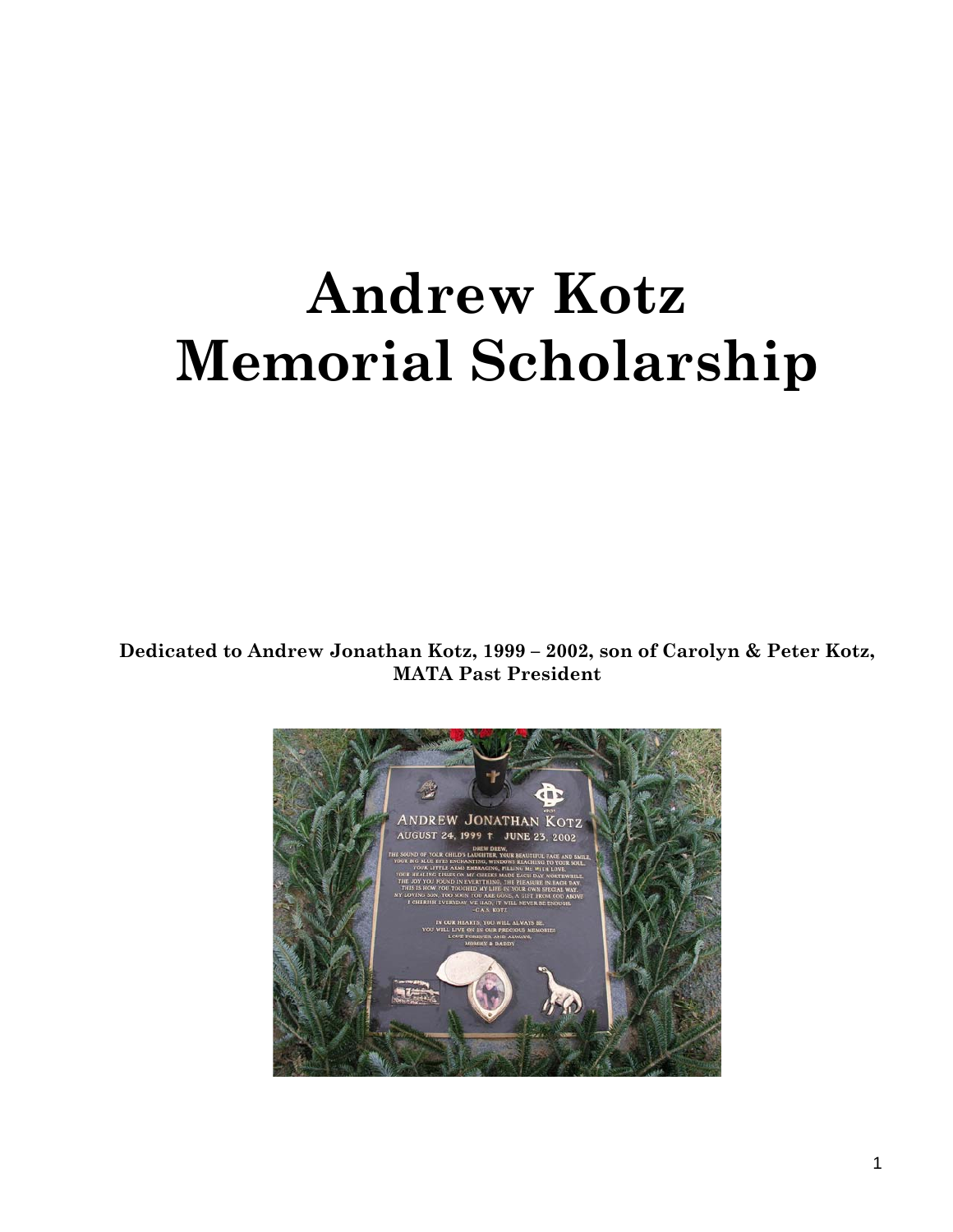## **Andrew Kotz Memorial Scholarship Maryland Athletic Trainers' Association**

**Applications are currently being accepted for the Andrew Kotz Memorial Scholarship. The recipient of this award will receive \$500, which must be used to defray costs pertaining to the student's undergraduate Athletic Training education.** 

## **Eligibility:**

Students must:

- 1. Be enrolled and be in good standing in an Athletic Training Education Program within the state of Maryland
- 2. Be at the level of a sophomore or junior Athletic Training Student
- 3. Have a minimum major GPA of a 2.75 on a 4.0 grade scale
- 4. Students may not win the Andrew Kotz Memorial Scholarship more than once during his/her undergraduate education.

## **Selection Criterion:**

Selection for the Andrew Kotz Memorial Scholarship will be based upon the following:

- 1. Clinical Involvement and Experiences
- 2. Academic Achievement
- 3. Extracurricular activities
- 4. Leadership Potential
- 5. Professionalism
- 6. Dedication to the profession of Athletic Training

## **Application Procedure:**

The following materials must be mailed to the Andrew Kotz Memorial Scholarship Committee. Applications must be postmarked by April 1<sup>st</sup>.

- 1. Completed Application Form
- 2. Letter of recommendation from the students' ATEP Director
- 3. Letter of recommendation from a Clinical Instructor who can attest to the students clinical skills and professionalism
- 4. Typed Essay
- 5. Official transcript

## **Please mail the application to:**

Peter Kotz, ATC Chair, Andrew Kotz Memorial Scholarship Good Counsel High School 17301 Old Vic Blvd Olney, MD 20832 kotz@olgchs.org Fax: 301-942-2555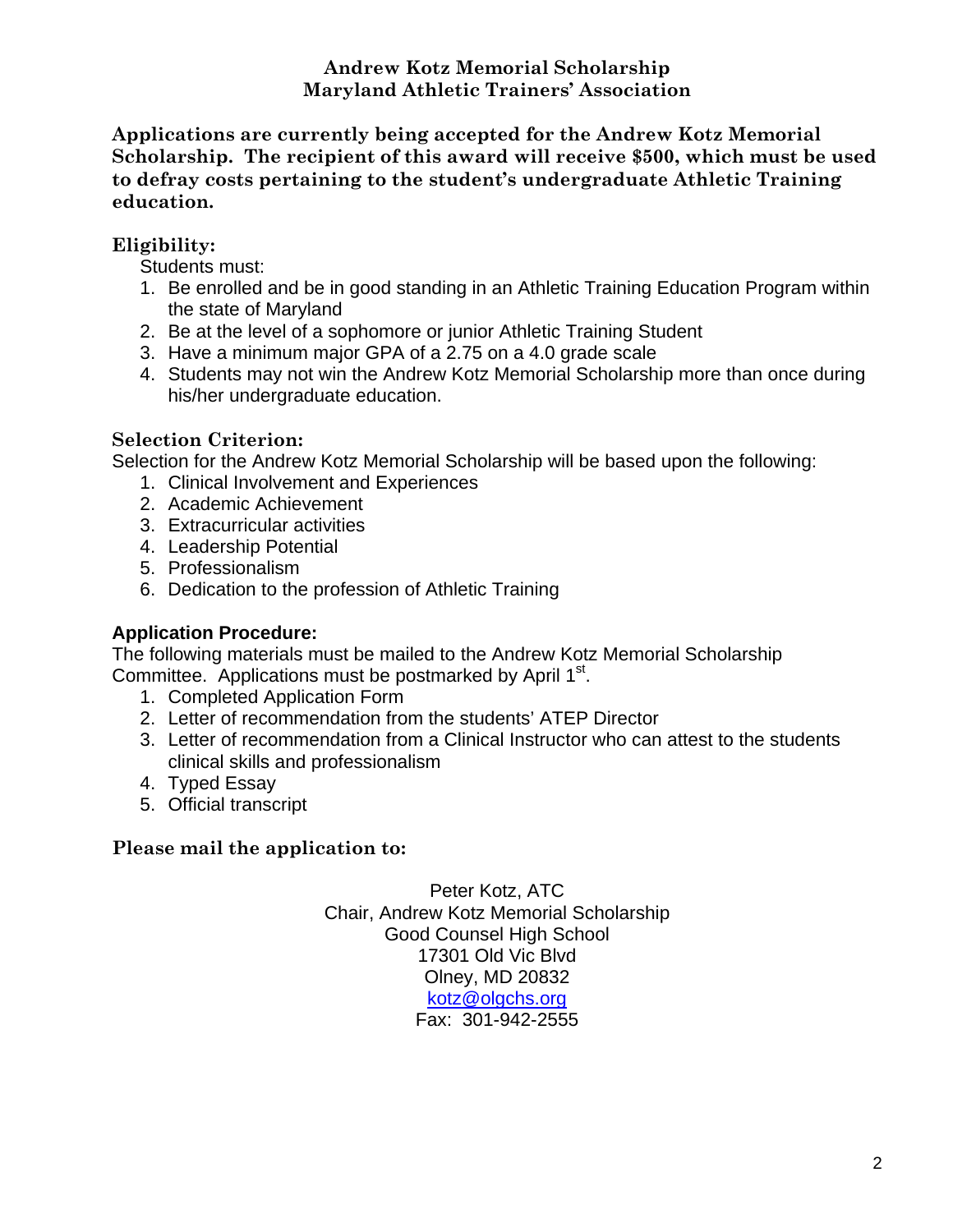## **Andrew Kotz Memorial Scholarship**

# **Application Form**

Must Be Typed

## **SECTION I: Student Information**

L

| Name Last Last 2002                    |       |                                                                                                                                                                            |             |  |  |  |  |
|----------------------------------------|-------|----------------------------------------------------------------------------------------------------------------------------------------------------------------------------|-------------|--|--|--|--|
|                                        | First | Middle                                                                                                                                                                     |             |  |  |  |  |
|                                        |       |                                                                                                                                                                            |             |  |  |  |  |
|                                        |       | NATA Membership Number_____________________________Member Since_________________                                                                                           |             |  |  |  |  |
|                                        |       |                                                                                                                                                                            |             |  |  |  |  |
|                                        |       |                                                                                                                                                                            |             |  |  |  |  |
|                                        |       |                                                                                                                                                                            |             |  |  |  |  |
|                                        |       | ,我们也不会有什么。""我们的人,我们也不会有什么?""我们的人,我们也不会有什么?""我们的人,我们也不会有什么?""我们的人,我们也不会有什么?""我们的人                                                                                           |             |  |  |  |  |
|                                        |       |                                                                                                                                                                            |             |  |  |  |  |
|                                        |       |                                                                                                                                                                            |             |  |  |  |  |
|                                        |       |                                                                                                                                                                            |             |  |  |  |  |
|                                        |       |                                                                                                                                                                            |             |  |  |  |  |
|                                        |       |                                                                                                                                                                            |             |  |  |  |  |
| Current Major<br><u> Current Major</u> |       | Current Minor<br><u>Current Minor</u>                                                                                                                                      |             |  |  |  |  |
|                                        |       |                                                                                                                                                                            | Date: Date: |  |  |  |  |
|                                        |       |                                                                                                                                                                            |             |  |  |  |  |
| Section II: Additional Information     |       |                                                                                                                                                                            |             |  |  |  |  |
|                                        |       | Do you expect to make athletic training your primary career choice? Yes_______ No________                                                                                  |             |  |  |  |  |
|                                        |       |                                                                                                                                                                            |             |  |  |  |  |
|                                        |       | <u> 1989 - Andrea Andrew Maria (h. 1989).</u>                                                                                                                              |             |  |  |  |  |
|                                        |       | ,我们也不会有什么。""我们的人,我们也不会有什么?""我们的人,我们也不会有什么?""我们的人,我们也不会有什么?""我们的人,我们也不会有什么?""我们的人<br>Do you hold any professional certifications (EMT, PTA, PT, etc.)? If yes, please list. |             |  |  |  |  |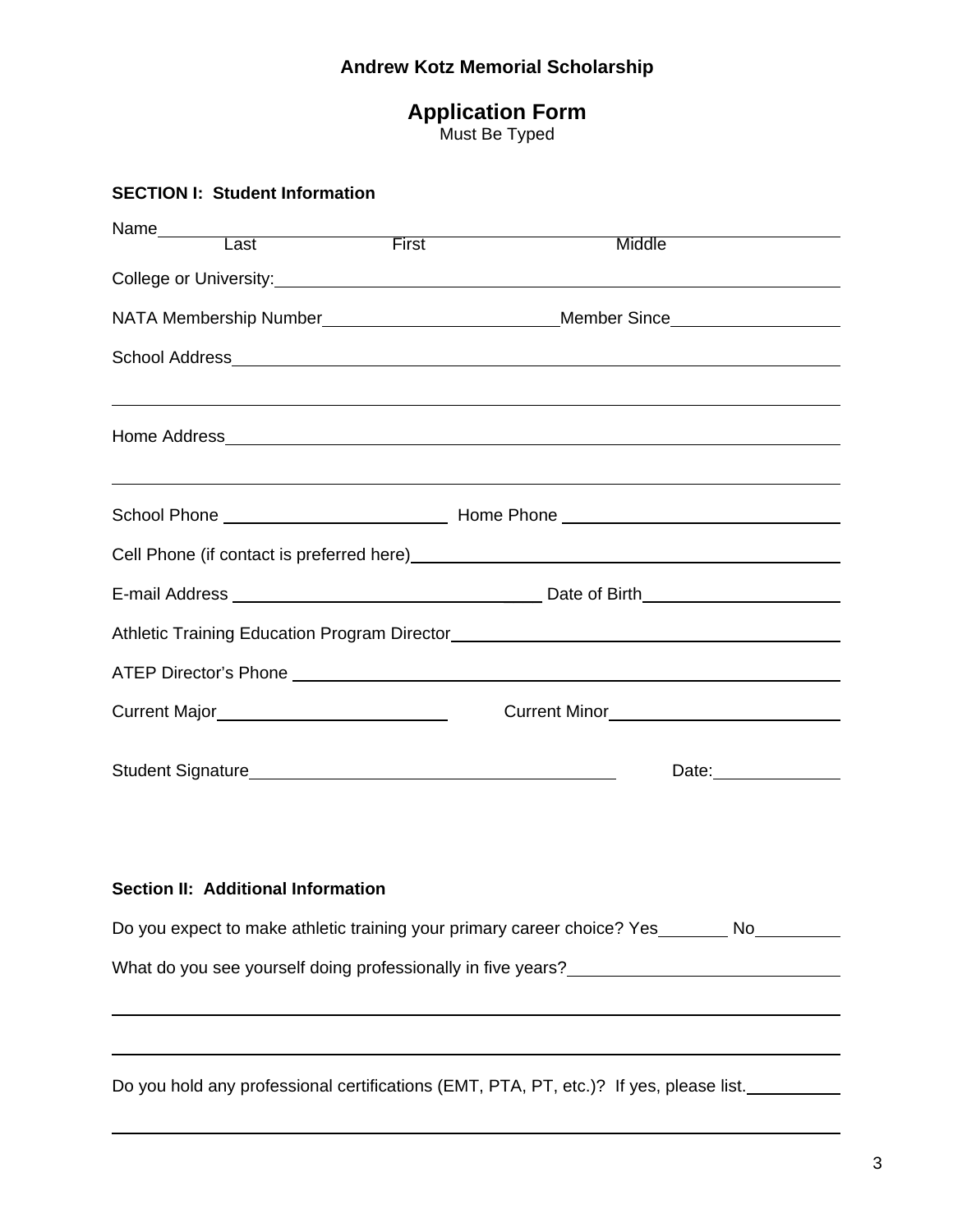#### **SECTION III: Activities**

L

 $\overline{a}$ 

 $\overline{a}$ 

 $\overline{a}$ 

Please list any experiences you have obtained **OUTSIDE** of your required clinical education

experiences (ie internships),as well as the dates that each occurred

Please list **all** extracurricular activities, organizations, etc. in which you are active. Include offices or positions held, and dates you were/are active

Please list all Professional meetings and conferences you have attended while enrolled in the ATEP at your institution. (ie. MAATA Annual Meeting May, 2003)

Please list any professional publications or presentations you have given, as well as the location of the presentation

**\*Students may attach additional pages regarding the above requested information if necessary.**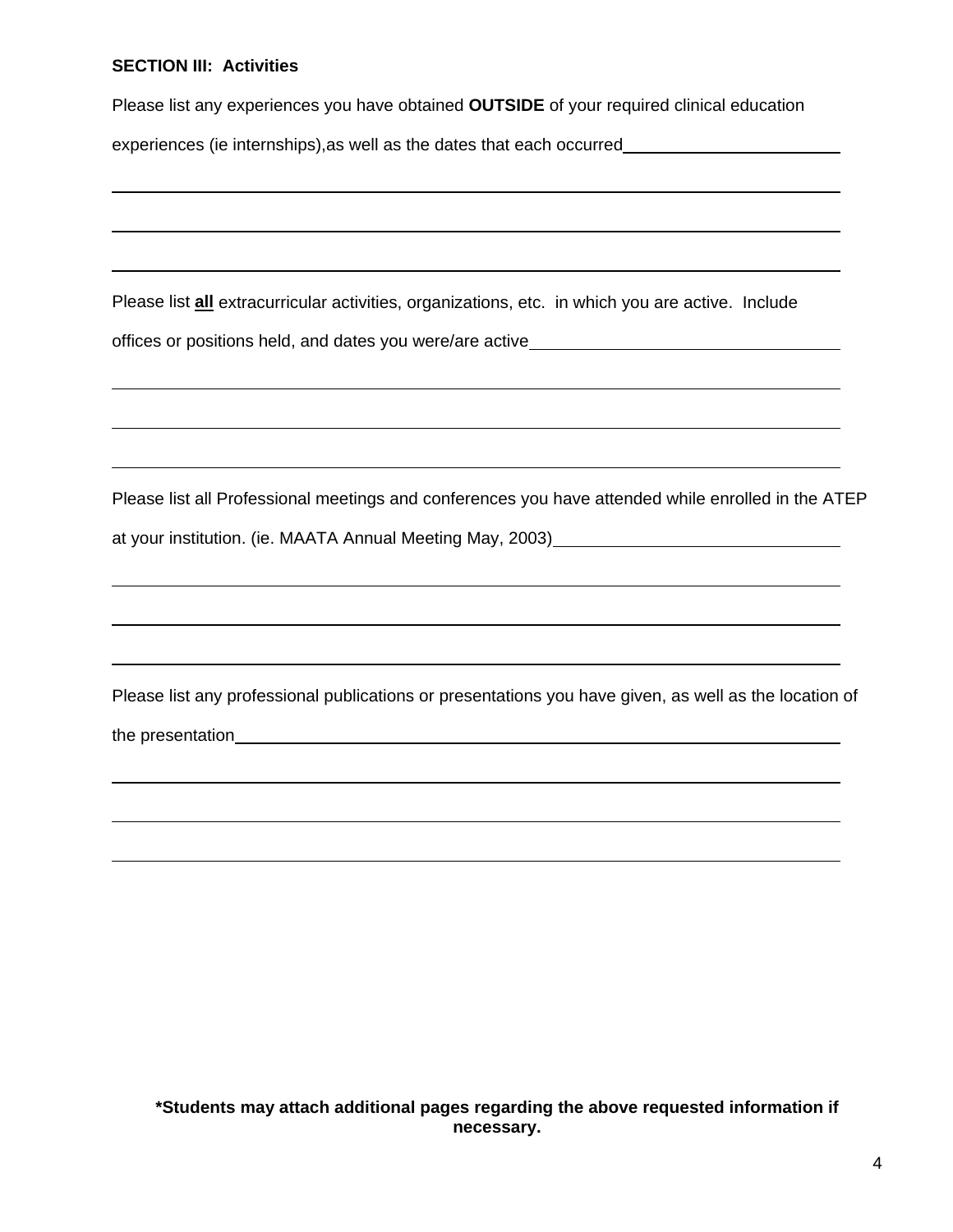#### **Section IV: Program Director (To be completed by the students' Athletic Training Education Program Director)**

| Is this student currently enrolled and in good academic and clinical standing within the Athletic |                         |  |  |  |  |  |
|---------------------------------------------------------------------------------------------------|-------------------------|--|--|--|--|--|
| Training Education Program at your institution? Yes_________                                      | No                      |  |  |  |  |  |
|                                                                                                   |                         |  |  |  |  |  |
| Date Admitted into the Clinical Education Component of the ATEP_________________                  |                         |  |  |  |  |  |
| Semesters Completed within the Athletic Training Education Program                                |                         |  |  |  |  |  |
| Clinical Hours Completed at the end of the last FULL semester___________________                  |                         |  |  |  |  |  |
| Total Clinical Hours Accumulated________________________                                          |                         |  |  |  |  |  |
| Overall Grade Point Average_____________________                                                  | Is this on a 4.0 Scale? |  |  |  |  |  |
| Major Grade Point Average_____________________                                                    |                         |  |  |  |  |  |
| Athletic Training Education Program Director's Signature________________________                  |                         |  |  |  |  |  |
|                                                                                                   |                         |  |  |  |  |  |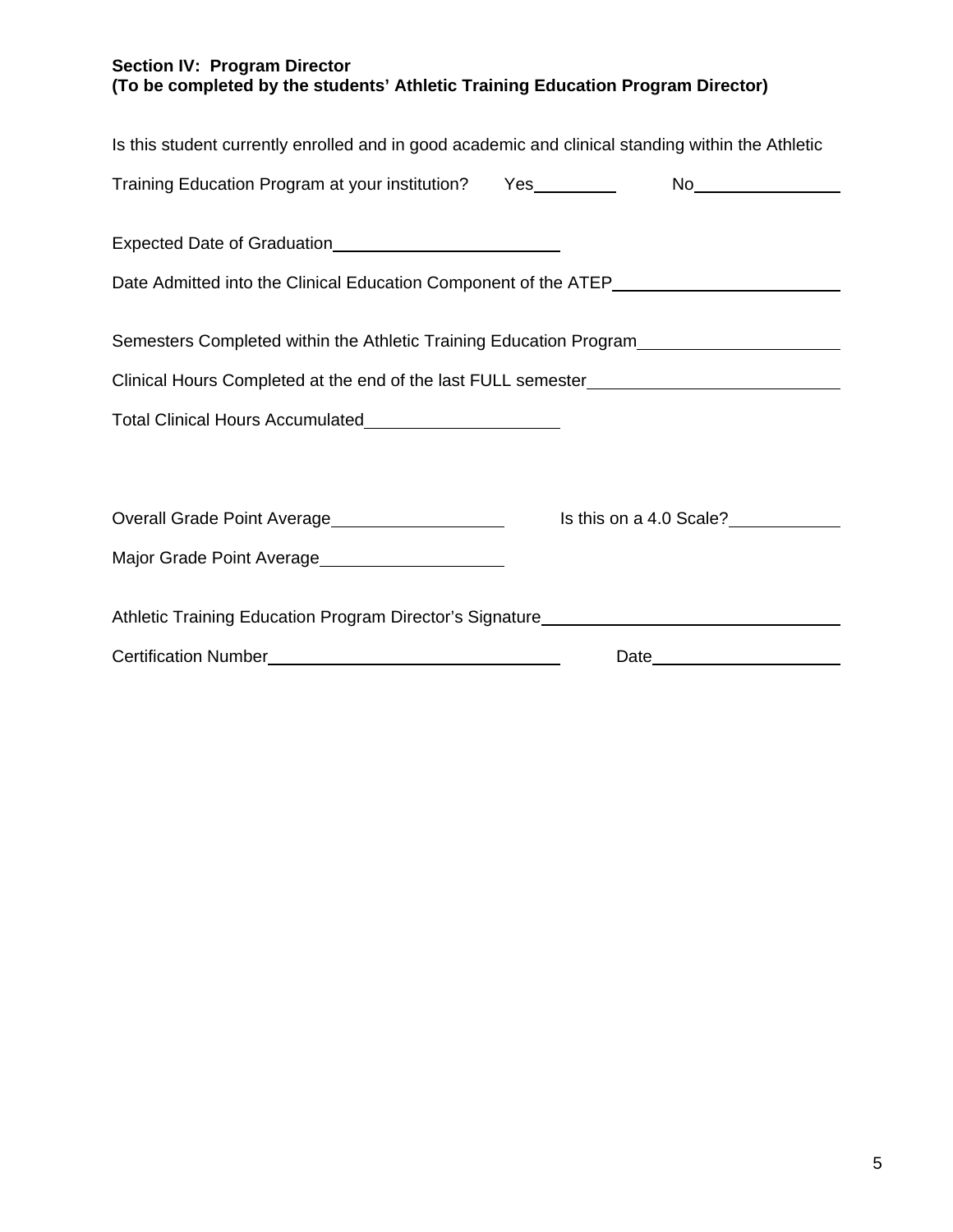### **SECTION V: Essay**

**Please describe one specific event or individual that has influenced your life and made you into the individual you are today. Include how you feel this event or person will influence you professionally in the future. Please limit your answer to this page only.**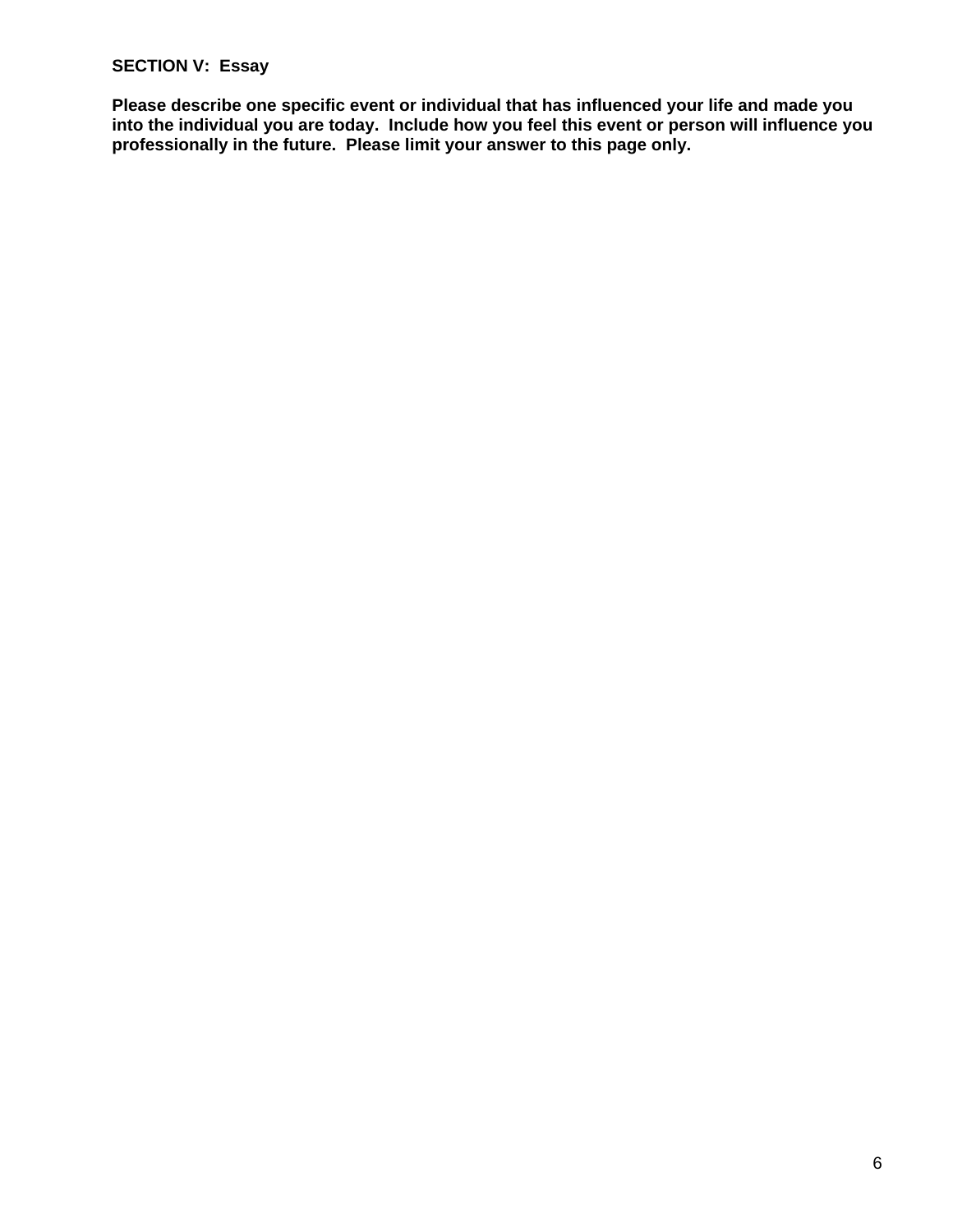#### **Andrew Kotz Memorial Scholarship Recommendation form**

## **To be completed by the Athletic Training Education Program Director**

## **Applicants Name:**

|                                        | <b>TOP</b><br>1% | Top<br>5% | <b>TOP</b><br>10% | <b>TOP</b><br>25% | <b>TOP</b><br>50% | <b>NEEDS</b><br><b>IMP</b> | <b>UNABLE TO</b><br><b>JUDGE</b> |
|----------------------------------------|------------------|-----------|-------------------|-------------------|-------------------|----------------------------|----------------------------------|
| Reliability                            |                  |           |                   |                   |                   |                            |                                  |
| Professionalism                        |                  |           |                   |                   |                   |                            |                                  |
| Judgment                               |                  |           |                   |                   |                   |                            |                                  |
| Leadership<br>Ability                  |                  |           |                   |                   |                   |                            |                                  |
| Motivation for a<br>Career in AT       |                  |           |                   |                   |                   |                            |                                  |
| Interpersonal<br><b>Skills</b>         |                  |           |                   |                   |                   |                            |                                  |
| Oral<br>Communication<br><b>Skills</b> |                  |           |                   |                   |                   |                            |                                  |
| Initiative                             |                  |           |                   |                   |                   |                            |                                  |
| Integrity                              |                  |           |                   |                   |                   |                            |                                  |
| <b>Maturity</b>                        |                  |           |                   |                   |                   |                            |                                  |

**In a separate letter, please support your ratings above.** 

Submitted by:

Name: Credentials:

Title: Note: Note: Phone: Phone: Phone: Phone: Phone: Phone: Phone: Phone: Phone: Phone: Phone: Phone: Phone: Phone: Phone: Phone: Phone: Phone: Phone: Phone: Phone: Phone: Phone: Phone: Phone: Phone: Phone: Phone: Phone:

Signature: Date: Date: Date: Date: Date: Date: Date: Date: Date: Date: Date: Date: Date: Date: Date: Date: Date: Date: Date: Date: Date: Date: Date: Date: Date: Date: Date: Date: Date: Date: Date: Date: Date: Date: Date: D